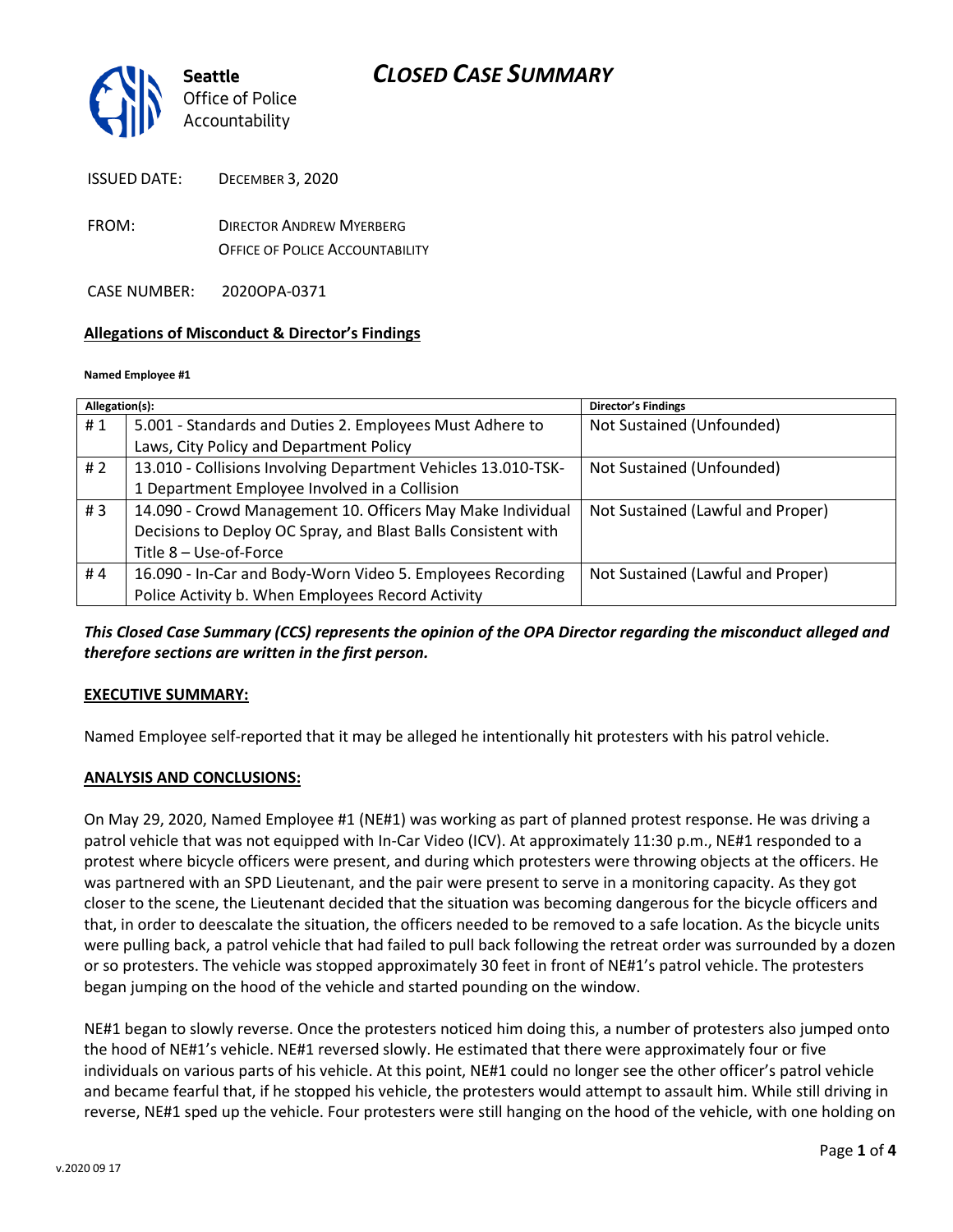

**Seattle** *Office of Police Accountability*

# *CLOSED CASE SUMMARY*

OPA CASE NUMBER: 2020OPA-0371

to its push bars. NE#1 made a turn and three of the protesters released their grip on the vehicle and stepped away from the vehicle, leaving only the individual who was holding onto the push bars. NE#1 put the patrol vehicle in drive and drove forward before coming to a stop, which caused the remaining protester to release his grip on the push bar and move away from the vehicle. None of the protesters who were previously on his vehicle were injured or fell to the ground at any point.

NE#1 drove about fifty yards away from the area before stopping at the request of the Lieutenant, who exited the patrol vehicle to provide directions to the bicycle officers. NE#1 stepped out of his patrol vehicle and stood within the open door. As NE#1 was scanning the area, four of five protesters began running towards him, with one holding a cellphone away from his body as if he were recording the interaction. The protesters were yelling at NE#1 that he had intentionally run people over. NE#1 shouted several times for the protesters to get back. Without any additional warnings, NE#1 stated that he deployed one blast of OC spray from his MK-4 cannister when the protesters were approximately three to five feet away. This deployment caused the protesters to back up, allowing NE#1 to get back into his patrol vehicle. NE#1 left the scene in his patrol vehicle and spotted the Lieutenant walking in the direction of the patrol vehicle. NE#1 shared with the Lieutenant the events that had just occurred. The Lieutenant indicated that he did not witness the incidents.

These incidents were self-reported to OPA by NE#1. No BWV, ICV, or independent footage of the incident were found. Moreover, while OPA received nearly 20,000 complaints stemming from the demonstrations, none of those concerned NE#1 or regarded any actions that could be linked to this incident. As such, OPA's investigation relied on interviews with NE#1, the Lieutenant, and NE#1's Use of Force Report from the date of the incident.

### **Named Employee #1 – Allegation #1** *5.001 Standards and Duties 2. Employees Must Adhere to Laws, City Policy and Department Policy*

SPD Policy 5.001-POL-2 requires that Department employees comply with the law, City policy, and Department policy. Had NE#1 intentionally struck demonstrators with his vehicle and, in doing so, failed to exercise due regard for their safety, this conduct would almost certainly have violated SPD Policy 5.001-POL-2.

Consistent with the analysis in Allegation #3, below, OPA accepts as true NE#1's recounting that: demonstrators circled and mounted a patrol vehicle and then did the same to NE#1's vehicle; NE#1 maneuvered his vehicle to cause the demonstrators to release without harming them or causing them to fall to the ground; and, NE#1 felt that he was in danger at the time and that his actions were necessary under the circumstances. Given these findings and the absence of any evidence suggesting that NE#1 operated his vehicle in an improper or unduly dangerous manner, OPA concludes that his conduct did not violate the law.

Accordingly, OPA recommends that this allegation be Not Sustained – Unfounded.

Recommended Finding: **Not Sustained (Unfounded)**

### **Named Employee #1 – Allegation #2**

*13.010 – Collisions Involving Department Vehicles 13.010-TSK-1 Department Employee Involved in a Collision*

SPD Policy 13.010-TSK-1 outlines the steps required of an employee when he or she is involved in a collision that includes a department vehicle. *See* SPD Policy 13.010-TSK-1. Under this policy, the involved employee checks other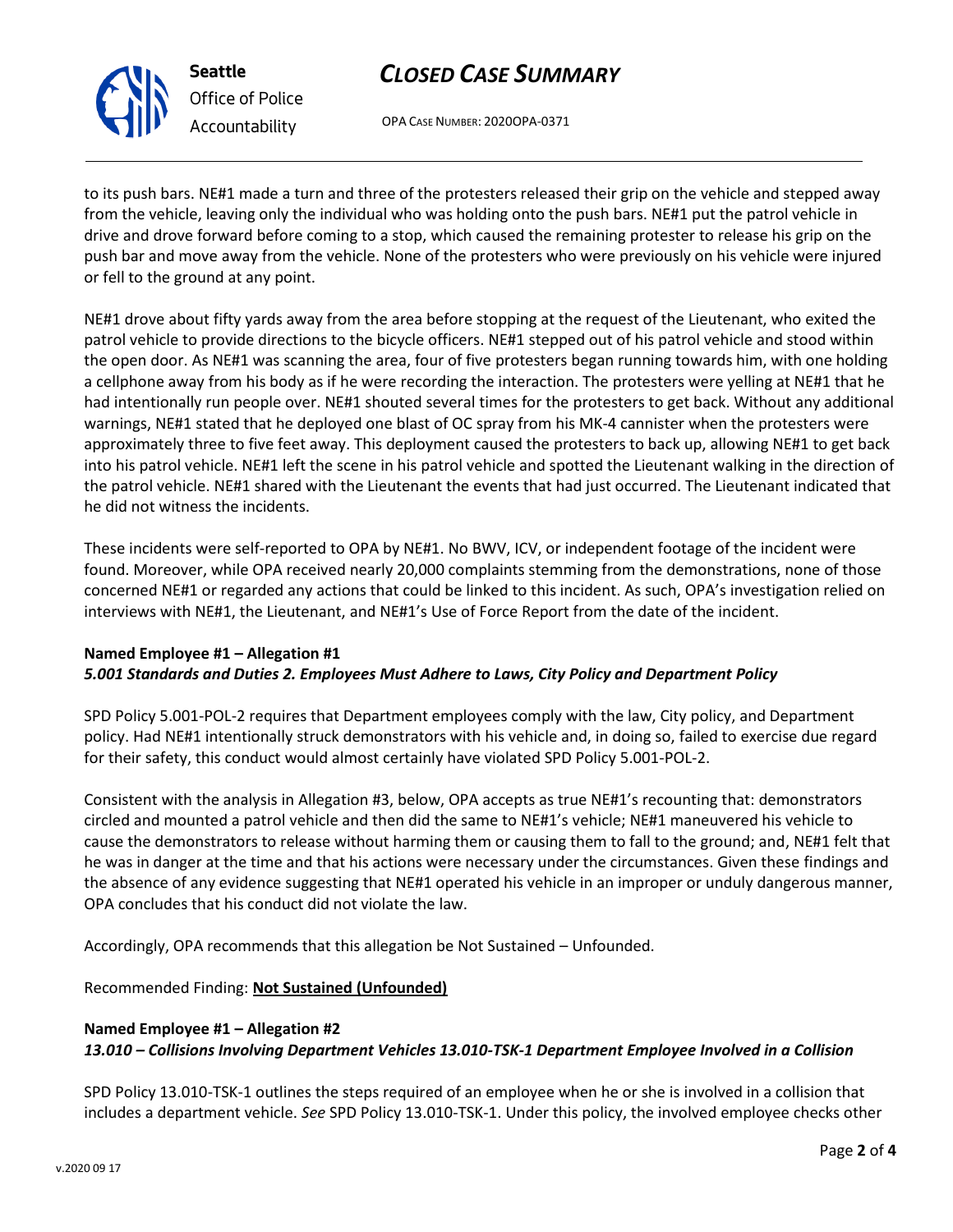

# *CLOSED CASE SUMMARY*

OPA CASE NUMBER: 2020OPA-0371

involved persons for injuries and renders any needed first aid, notifies a supervisor immediately, and then remains on the scene until relieved. (*Id*.) The involved employee must complete necessary statements outlined in the policy and provide them to the investigating officer. (*Id*.)

NE#1 stated that the steps required by this policy were not applicable to him as he was not involved in a collision. He explained that he maneuvered his vehicle to get people to let go of it but, in doing so, he did not strike any person or vehicle, or cause injury to anyone. He further stated that, while the protesters who had been holding onto his vehicle tried to give the impression that they had been struck when they confronted him, this was false.

OPA finds it likely that, had demonstrators actually been struck by NE#1's vehicle, a complaint would have been filed. Indeed, OPA received several other complaints from the protests where similar allegations were made, all of which were accompanied by video evidence. The absence of a such a complaint here, coupled with NE#1's selfreporting and credible accounting of the incident and the lack of any evidence to the contrary, yields the conclusion that the incident occurred as NE#1 described. As such, OPA concurs that it was not a collision as contemplated by SPD Policy 13.010-TSK-1 and recommends that this allegation be Not Sustained – Unfounded.

Recommended Finding: **Not Sustained (Unfounded)**

# **Named Employee #1 – Allegation #3** *14.090 Crowd Management 10. Officers May Make Individual Decisions to Deploy OC Spray, and Blast Balls Consistent with Title 8 – Use-of-Force*

SPD Policy 14.090-POL-10 states that deployment of OC spray or blast balls shall have the primary objective of defending the officer, defending another, or preventing significant destruction of property. (SPD Policy 14.090-POL-10). The policy further states that individual officers may deploy OC spray or blast balls "at the specific suspect(s) who are posing a threat" and that if feasible, officers must provide a verbal warning prior to deployment. (*Id*.) Finally, the policy instructs that, when feasible, officers will provide aid to subjects exposed to OC and/or blast balls and will request medical assistance when subjects complain of continued effects from OC or blast balls. (*Id*.) Officers will request medical assistance when a subject appears to have been injured. *Id*. An officer's decision to deploy OC or blast balls must be consistent with Title 8 – Use of Force. (*Id*.)

In his Use of Force Report, NE#1 stated that he deployed his OC spray to defend himself from potential harm. To this end, NE#1 described multiple demonstrators advancing towards him in what he characterized as a threatening manner. Given this, and in conjunction with his observations of assaults on officers that day and throughout the demonstrations, he felt that he was at risk of serious bodily harm if he did not take action to defend himself.

NE#1 relayed that, prior to the deployment, he told protesters to back up as a form of de-escalation, but he did not provide an explicit verbal warning that OC spray would be deployed. NE#1 asserted that, under the circumstances, he did not have time to provide a formal OC spray warning.

Ultimately, NE#1 was not able to determine if any of his targets were affected by his OC spray deployment. As such, he did not render aid for injuries sustained during the deployment.

As discussed in the context of Allegation #1, NE#1's account of the incident is the only evidence that is before OPA. There is no video – Department or third party – and there was no complaint made concerning this incident by a